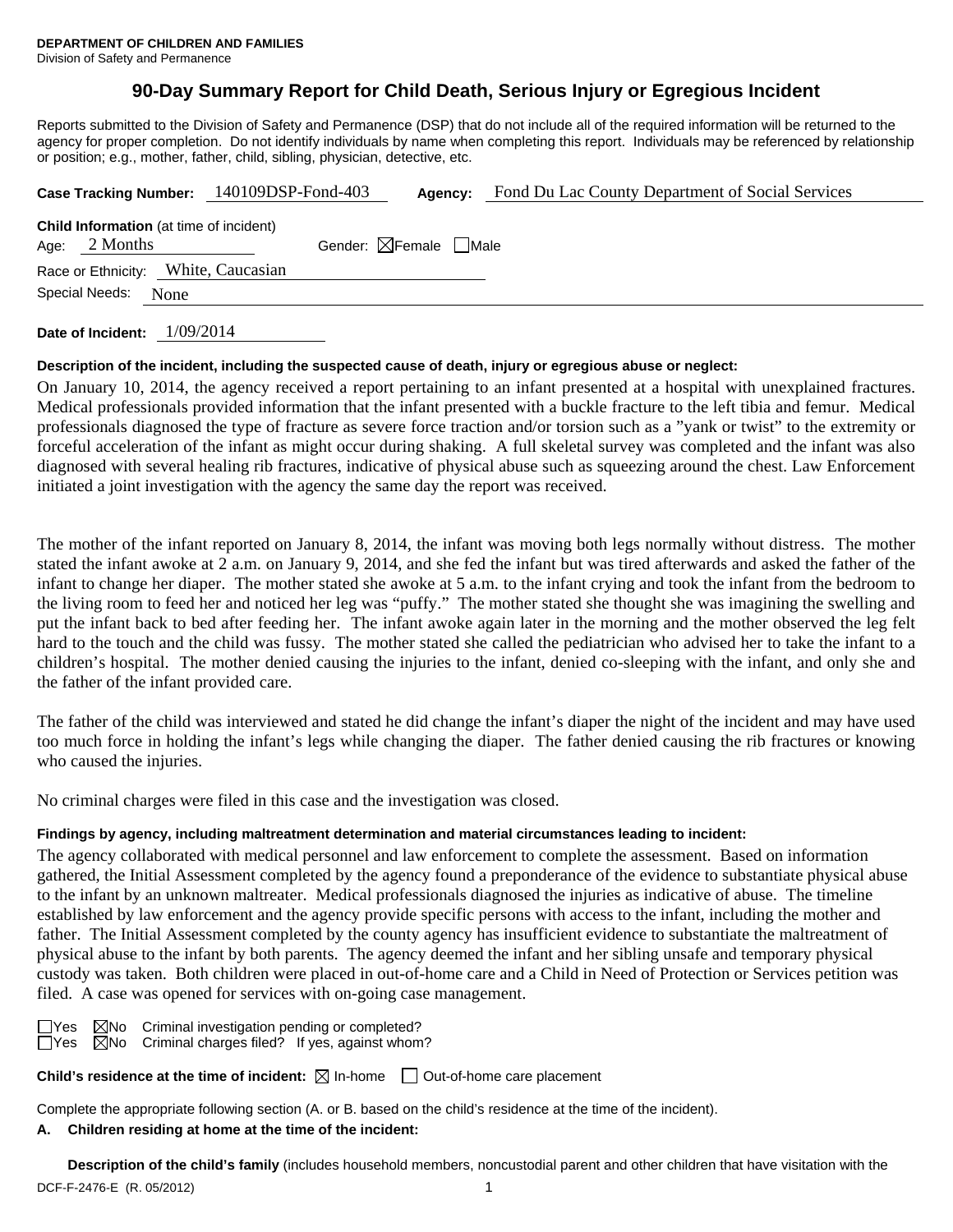child and / or in the child's family home):

At the time of the incident, the infant resided in the home with her mother, father, and three year old sibling.

**Yes No Statement of Services:** Were services under ch. 48 or ch. 938 being provided to the child, any member of the child's family or alleged maltreater at the time of the incident, including any referrals received by the agency or reports being investigated at time of incident?

**If "Yes", briefly describe the type of services, date(s) of last contact between agency and recipient(s) of those services, and the person(s) receiving those services:** 

**Summary of all involvement in services as adults under ch. 48 or ch. 938 by child's parents or alleged maltreater in the previous five years:** (Does not include the current incident.) None

**Summary of actions taken by the agency under ch. 48, including any investigation of a report or referrals to services involving the child, any member of the child's family living in this household and the child's parents and alleged maltreater.** (Does not include the current incident.)

(Note: Screened out reports listed in this section may include only the date of the report, screening decision, and if a referral to services occurred at Access. Reports that do not constitute a reasonable suspicion of maltreatment or a reason to believe that the child is threatened with harm are not required to be screened in for an initial assessment, and no further action is required by the agency.) None

**Summary of any investigation involving the child, any member of the child's family and alleged maltreater conducted under ch. 48 or ch. 938 and any services provided to the child and child's family since the date of the incident:** 

The agency collaborated with medical personnel and law enforcement to complete the assessment. Based on information gathered, the Initial Assessment completed by the agency found a preponderance of the evidence to substantiate physical abuse to the infant by an unknown maltreater. Medical professionals diagnosed the injuries as indicative of abuse. The timeline established by law enforcement and the agency provide specific persons with access to the infant, including the mother and father. The Initial Assessment completed by the county agency has insufficient evidence to substantiate the maltreatment of physical abuse to the infant by both parents. The agency deemed the infant and her sibling unsafe and temporary physical custody was taken. Both children were placed in out-of-home care and a Child in Need of Protection or Services petition was filed. A case was opened for services with on-going case management.

#### **B. Children residing in out-of-home (OHC) placement at time of incident:**

#### **Description of the OHC placement and basis for decision to place child there:** N/A.

**Description of all other persons residing in the OHC placement home:**

N/A

**Licensing history:** Including type of license, duration of license, summary of any violations by licensee or an employee of licensee that constitutes a substantial failure to protect and promote the welfare of the child. N/A

#### **Summary of any actions taken by agency in response to the incident:** (Check all that apply.)

| $\times$    | Screening of Access report                           |             | Attempted or successful reunification             |
|-------------|------------------------------------------------------|-------------|---------------------------------------------------|
| $\boxtimes$ | Protective plan implemented                          |             | Referral to services                              |
|             | Initial assessment conducted                         |             | <b>Transportation assistance</b>                  |
|             | Safety plan implemented                              |             | Collaboration with law enforcement                |
| XIXIX       | Temporary physical custody of child                  | $\times$    | Collaboration with medical professionals          |
|             | Petitioned for court order / CHIPS (child in need of | $\times$    | Supervised visitation                             |
|             | protection or services)                              | $\boxtimes$ | Case remains open for services                    |
|             | Placement into foster home                           |             | Case closed by agency                             |
| NIX<br>N    | <b>Placement with relatives</b>                      |             | Initiated efforts to address or enhance community |
|             | Ongoing Services case management                     |             | collaboration on CA/N cases                       |
|             |                                                      |             | Other (describe):                                 |
|             |                                                      |             |                                                   |